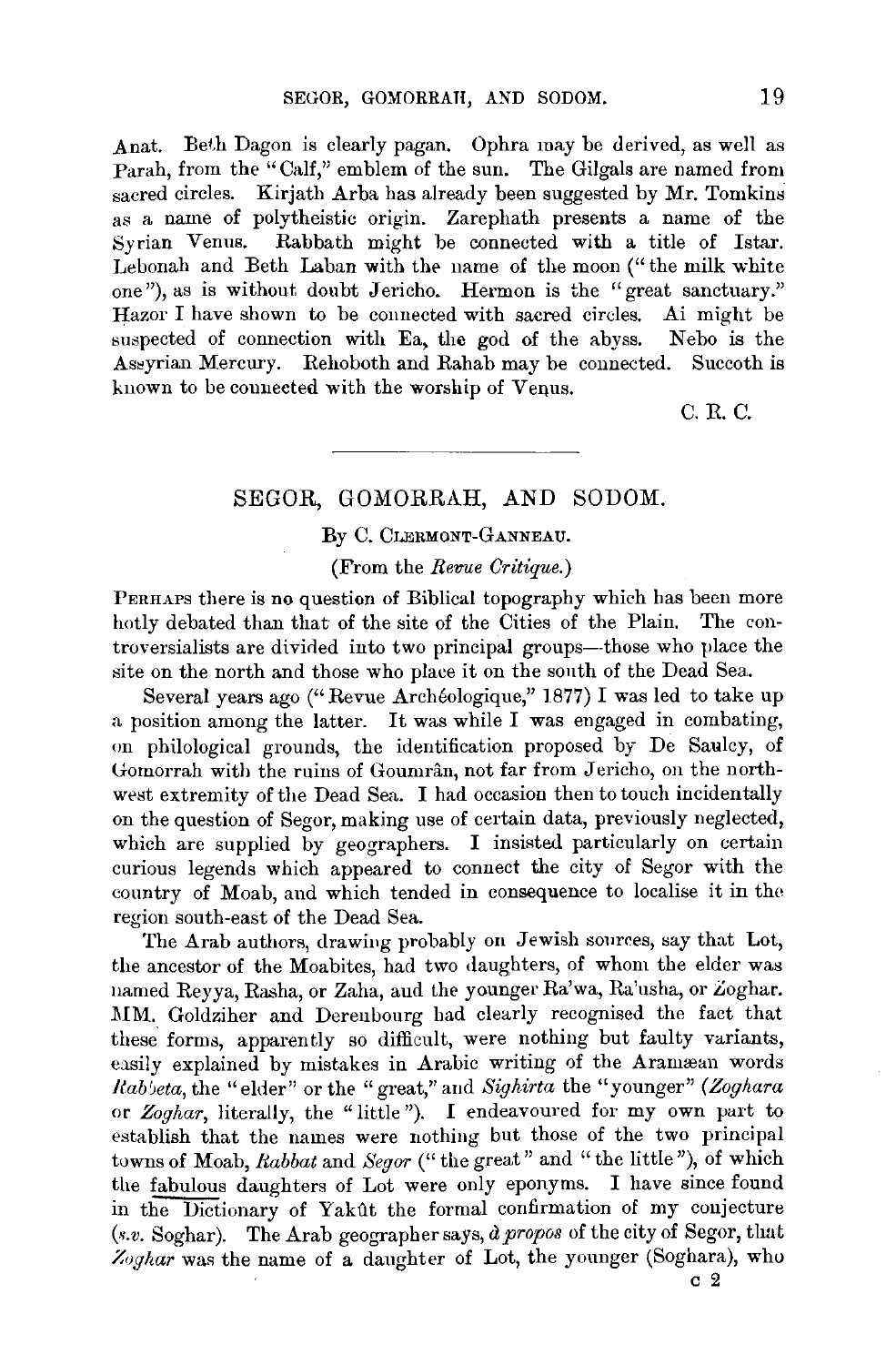was buried near the fountain of Zoghar *:* that the elder sister, *Reyya* (read *Rabbat),* who died while Lot was on his way to Damascus, had been interred near a fountain called after the name *Reyya* (now Rabbat). The eponymous character of the two daughters is thus clearly avowed.

Recently Mr. Guy le Strange, speaking of a new theory of Dr. Selah Merrill, who wants to place Segor at Tell esh Shagûr, north of the Dead Sea, rightly insists on the indications which go in favour of the southern site. Profiting by the Arab geographers, I should like to take advantage of the opportunity to state the case more distinctly.

I will not enumerate the numerous evidences which from antiquity to the Arab epoch, and even to the Crusaders, invite us expressly to look for Segor at the south-eastern extremity of the Dead Sea. I will take two only. The *Onomasticon* of Eusebius and Jerome places the Moabite locality of Nimrin (Isa. xv,  $6$ ; Jer. xlviii, 34) to the north of Zoar, otherwise called Segor. This Nimrim is the Arab N'meira, situated at the opening of the Wâdy N'meira into the Dead Sea, in the region south-east of this lak Here, then, is a first solid bench-mark. Between this point and Jebel Usdum, the uncontested representative of Sodom, in the region south-west of the lake, and nearly opposite there is a distance of about ten Roman miles. Now, the Talmud, in a passage which is not legendary, says that there are nine miles between Sodom and Segor. It *is* then about half-way that we must look for Segor in the Ghor es Safi, where in fact certain speculative maps have actually set it down. It is astonishing that with indications so precise, none of the travellers who have been so fortunate as to visit this country have been able to find on the spot the name of Segor, which has certainly not disappeared from the Arab name lists. I believe for my own part that a careful examination will cause it to be discovered not far from Kusr el Bashariyeh (?), and the Tawahîn es Soukhâr (ruins of Sugar Mills) marked beside it on the more recent maps. These mills are frequently, in Syria, the indication of an establishment of the Crusading period, and besides, we know that the Crusaders were installed at Segor, which they called *Palmer.* One may hope, therefore, that the question will some day be settled without fear of future controversy. The authors of the *Onomasticon* and of the *Notitia Dignitatum* agree in stating the existence at Segor of a Roman garrison *:* it will perhaps be . sufficient to settle the question if we find one of those inscriptions of which the Roman soldiers were so prodigal. Meanwhile I think that the subject is narrowly limited, and I hope for the day when some traveller will proceed to make the verification, which ought not to be difficult, on the spot.

I will finish by a suggestion on the possible site of Gomorrah. This city is literally called in Hebrew *'Amorah.* The Septuagint transcription *Γυμόρδα* proves that the first letter is in reality a *ghain*, and not an  $a$ in,<sup>1</sup> with as much certainty as the word Gaza, confirmed by the Arab word' *Ghuzzeh,* proves that the Hebrew form was Ghazzah, and not 'Azzah. The southern banks of the Dead Sea do not furnish us with any topical name

<sup>1</sup> Hebrew writing does not distinguish between these two distinct articulations.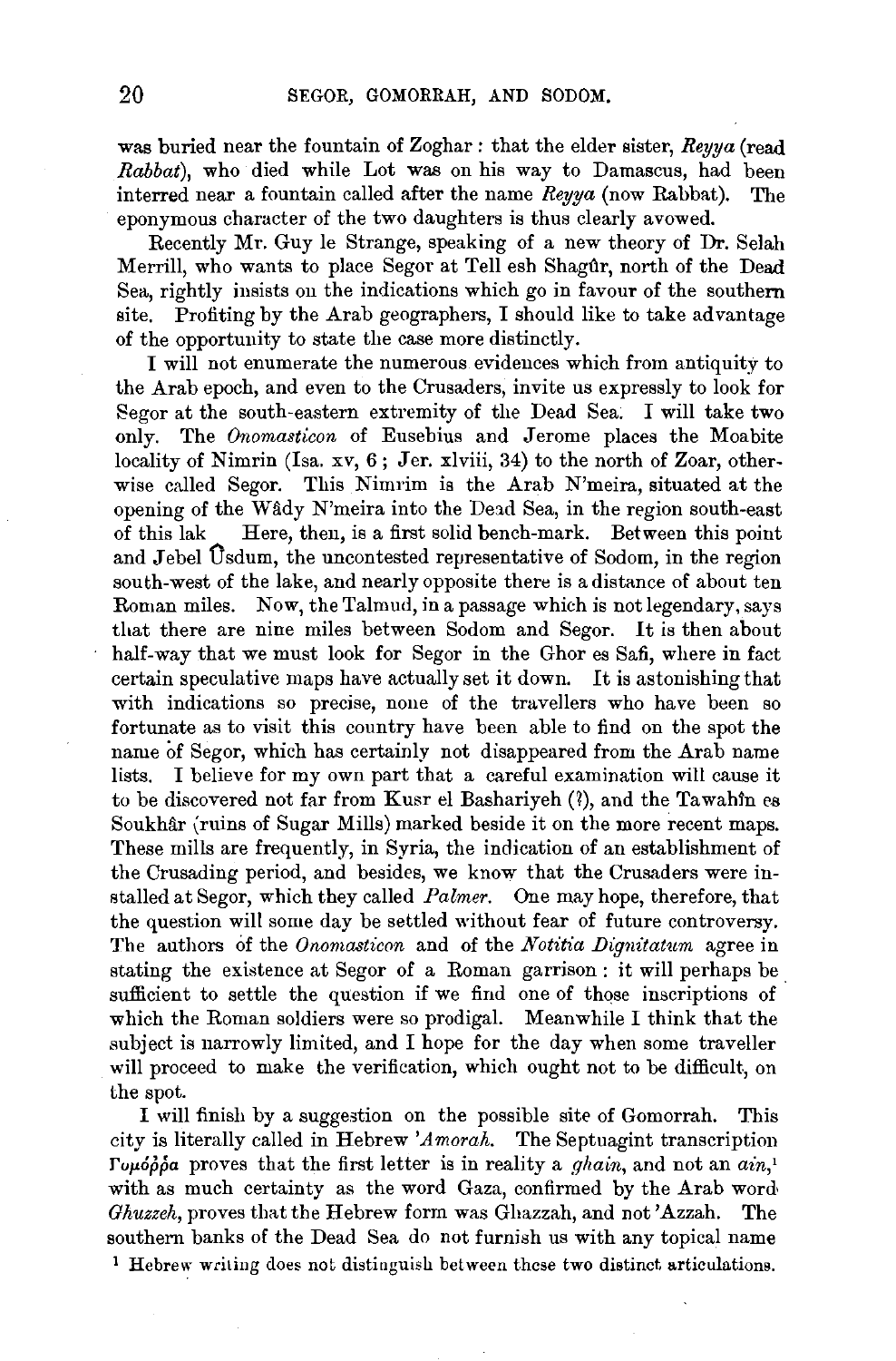